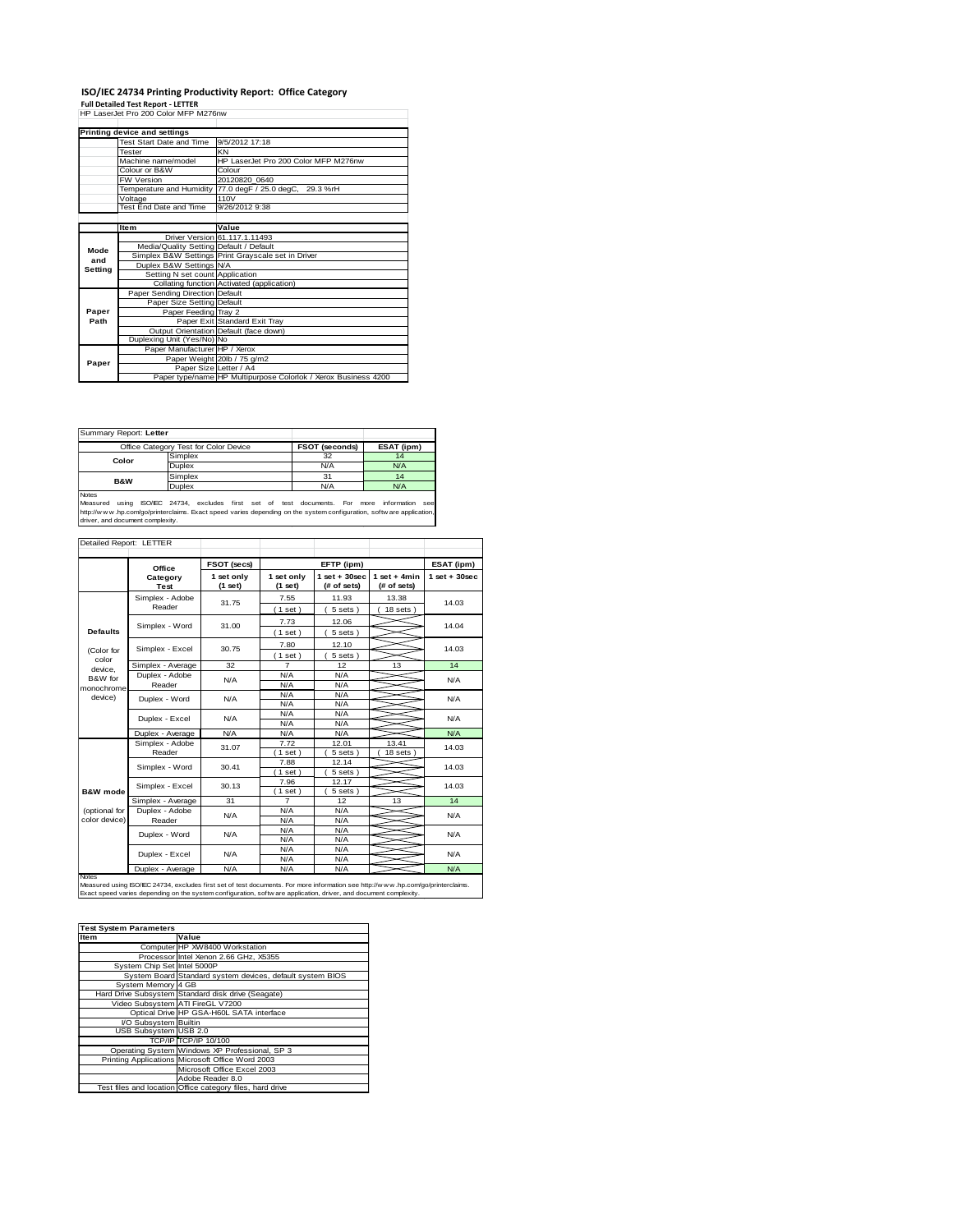## **ISO/IEC 24734 Printing Productivity Report: Office Category Full Detailed Test Report - A4** HP LaserJet Pro 200 Color MFP M276nw

| HP LaserJet Pro 200 Color MFP M276nw |                                         |                                                                |  |  |  |  |
|--------------------------------------|-----------------------------------------|----------------------------------------------------------------|--|--|--|--|
|                                      | <b>Printing device and settings</b>     |                                                                |  |  |  |  |
|                                      | Test Start Date and Time                | 9/5/2012 17:18                                                 |  |  |  |  |
|                                      | Tester                                  | KN                                                             |  |  |  |  |
|                                      | Machine name/model                      | HP LaserJet Pro 200 Color MFP M276nw                           |  |  |  |  |
|                                      | Colour or B&W                           | Colour                                                         |  |  |  |  |
|                                      | <b>FW Version</b>                       | 20120820 0640                                                  |  |  |  |  |
|                                      |                                         | Temperature and Humidity 77.0 degF / 25.0 degC, 29.3 %rH       |  |  |  |  |
|                                      | Voltage                                 | 110V                                                           |  |  |  |  |
|                                      | Test End Date and Time                  | 9/26/2012 9:38                                                 |  |  |  |  |
|                                      |                                         |                                                                |  |  |  |  |
|                                      | <b>Item</b>                             | Value                                                          |  |  |  |  |
|                                      |                                         | Driver Version 61, 117, 1, 11493                               |  |  |  |  |
| Mode                                 | Media/Quality Setting Default / Default |                                                                |  |  |  |  |
| and                                  |                                         | Simplex B&W Settings Print Grayscale set in Driver             |  |  |  |  |
| Setting                              | Duplex B&W Settings N/A                 |                                                                |  |  |  |  |
|                                      | Setting N set count Application         |                                                                |  |  |  |  |
|                                      |                                         | Collating function Activated (application)                     |  |  |  |  |
|                                      | Paper Sending Direction Default         |                                                                |  |  |  |  |
|                                      | Paper Size Setting Default              |                                                                |  |  |  |  |
| Paper                                | Paper Feeding Tray 2                    |                                                                |  |  |  |  |
| Path                                 |                                         | Paper Exit Standard Exit Tray                                  |  |  |  |  |
|                                      |                                         | Output Orientation Default (face down)                         |  |  |  |  |
|                                      | Duplexing Unit (Yes/No) No              |                                                                |  |  |  |  |
|                                      | Paper Manufacturer HP / Xerox           |                                                                |  |  |  |  |
| Paper                                |                                         | Paper Weight 20lb / 75 g/m2                                    |  |  |  |  |
|                                      | Paper Size Letter / A4                  |                                                                |  |  |  |  |
|                                      |                                         | Paper type/name HP Multipurpose Colorlok / Xerox Business 4200 |  |  |  |  |

| Summary Report: A4                                                                                                                                                                                                                                                        |                                       |                |            |  |
|---------------------------------------------------------------------------------------------------------------------------------------------------------------------------------------------------------------------------------------------------------------------------|---------------------------------------|----------------|------------|--|
|                                                                                                                                                                                                                                                                           | Office Category Test for Color Device | FSOT (seconds) | ESAT (ipm) |  |
| Color                                                                                                                                                                                                                                                                     | Simplex                               | 32             | 14         |  |
|                                                                                                                                                                                                                                                                           | Duplex                                | N/A            | N/A        |  |
| <b>B&amp;W</b>                                                                                                                                                                                                                                                            | Simplex                               | 31             | 14         |  |
|                                                                                                                                                                                                                                                                           | Duplex                                | N/A            | N/A        |  |
| Notes<br>using ISO/IEC 24734, excludes first set of test documents. For more<br>Measured<br>information<br>see<br>http://www.hp.com/go/printerclaims. Exact speed varies depending on the system configuration, software application,<br>driver, and document complexity. |                                       |                |            |  |

|                                             | Office                    | FSOT (secs)           |                         | EFTP (ipm)                      |                               | ESAT (ipm)       |
|---------------------------------------------|---------------------------|-----------------------|-------------------------|---------------------------------|-------------------------------|------------------|
|                                             | Category<br>Test          | 1 set only<br>(1 set) | 1 set only<br>$(1$ set) | $1$ set + 30 sec<br>(# of sets) | $1$ set + 4min<br>(# of sets) | $1$ set + 30 sec |
|                                             | Simplex - Adobe<br>Reader | 32.03                 | 7.49<br>$(1$ set)       | 11.90<br>5 sets)                | 13.37<br>$18$ sets $)$        | 14.02            |
| <b>Defaults</b>                             | Simplex - Word            | 31.33                 | 7.66<br>(1 set)         | 12.02<br>5 sets)                |                               | 14.04            |
| (Color for                                  | Simplex - Excel           | 30.90                 | 7.76<br>(1 set)         | 12.06<br>5 sets)                |                               | 14.02            |
| color                                       | Simplex - Average         | 32                    | $\overline{7}$          | 11                              | 13                            | 14               |
| device.<br>B&W for<br>monochrome<br>device) | Duplex - Adobe<br>Reader  | N/A                   | N/A<br>N/A              | N/A<br>N/A                      |                               | N/A              |
|                                             | Duplex - Word             | N/A                   | N/A<br>N/A              | N/A<br>N/A                      |                               | N/A              |
|                                             | Duplex - Excel            | N/A                   | N/A<br>N/A              | N/A<br>N/A                      |                               | N/A              |
|                                             | Duplex - Average          | N/A                   | N/A                     | N/A                             |                               | N/A              |
|                                             | Simplex - Adobe<br>Reader | 31.38                 | 7.64<br>(1 set)         | 11.99<br>5 sets)                | 13.40<br>$18$ sets $)$        | 14.05            |
|                                             | Simplex - Word            | 30.59                 | 7.84<br>$(1$ set)       | 12.11<br>$5 sets$ )             |                               | 14.04            |
| <b>B&amp;W</b> mode                         | Simplex - Excel           | 30.42                 | 7.88<br>(1 set)         | 12.14<br>5 sets)                |                               | 14.02            |
|                                             | Simplex - Average         | 31                    | 7                       | 12                              | 13                            | 14               |
| (optional for<br>color device)              | Duplex - Adobe<br>Reader  | N/A                   | N/A<br>N/A              | N/A<br>N/A                      |                               | N/A              |
|                                             | Duplex - Word             | N/A                   | N/A<br>N/A              | N/A<br>N/A                      |                               | N/A              |
|                                             | Duplex - Excel            | N/A                   | N/A<br>N/A              | N/A<br>N/A                      |                               | N/A              |
|                                             | Duplex - Average          | N/A                   | N/A                     | N/A                             |                               | N/A              |

| <b>Test System Parameters</b> |                                                           |
|-------------------------------|-----------------------------------------------------------|
| Item                          | Value                                                     |
|                               | Computer HP XW8400 Workstation                            |
|                               | Processor Intel Xenon 2.66 GHz, X5355                     |
| System Chip Set Intel 5000P   |                                                           |
|                               | System Board Standard system devices, default system BIOS |
| System Memory 4 GB            |                                                           |
|                               | Hard Drive Subsystem Standard disk drive (Seagate)        |
|                               | Video Subsystem ATI FireGL V7200                          |
|                               | Optical Drive HP GSA-H60L SATA interface                  |
| I/O Subsystem Builtin         |                                                           |
| USB Subsystem USB 2.0         |                                                           |
|                               | <b>TCP/IP TCP/IP 10/100</b>                               |
|                               | Operating System Windows XP Professional, SP 3            |
|                               | Printing Applications Microsoft Office Word 2003          |
|                               | Microsoft Office Excel 2003                               |
|                               | Adobe Reader 8.0                                          |
|                               | Test files and location Office category files, hard drive |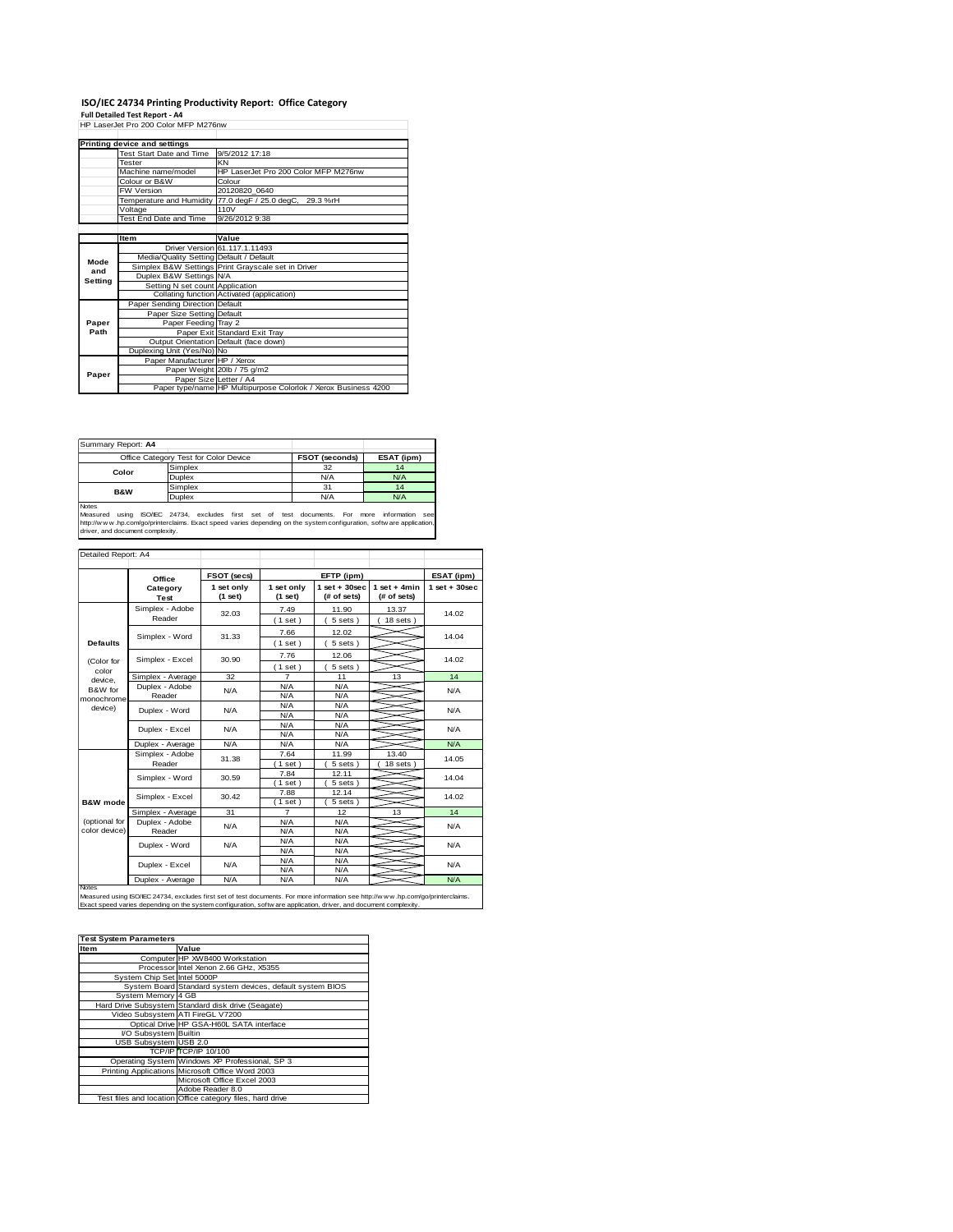**ISO/IEC 29183 Copy Productivity Report Full Detailed Test Report - LETTER** HP LaserJet Pro 200 Color MFP M276nw

|           | <b>Machine Setup Information</b>                |                                                                |  |  |
|-----------|-------------------------------------------------|----------------------------------------------------------------|--|--|
|           | Test Start Date and Time 9/5/2012 17:18         |                                                                |  |  |
|           | <b>Tester KN</b>                                |                                                                |  |  |
|           |                                                 | Machine name/model HP LaserJet Pro Color MFP M276nw            |  |  |
|           | Colour or B&W Colour                            |                                                                |  |  |
|           | Configuration (options) Not Specified           |                                                                |  |  |
|           | Temperature and Humidity 77.0 degF / 25.0 degC, | 29.3 %rH                                                       |  |  |
|           | Test End Date and Time: 9/26/2012 9:38          |                                                                |  |  |
|           |                                                 |                                                                |  |  |
|           | Pre-set Item                                    | <b>Pre-set Value</b>                                           |  |  |
|           | <b>Output Resolution Default</b>                |                                                                |  |  |
|           | Output Quality Default                          |                                                                |  |  |
| Mode      |                                                 | Copying Mode Colour for Colour and B&W for B&W                 |  |  |
|           | Auto Density Adjustment Default                 |                                                                |  |  |
|           |                                                 | Collating function Activated (application)                     |  |  |
| Paper     | Paper Sending Direction Default                 |                                                                |  |  |
|           | Paper Type Setting Default                      |                                                                |  |  |
| Paper     | Paper Feeding Tray 2                            |                                                                |  |  |
| Path      | Paper Exit Default                              |                                                                |  |  |
|           |                                                 | Face Up Exit Default (face down)                               |  |  |
|           | <b>Fixing Capability Default</b>                |                                                                |  |  |
| Temporary | Image Quality Stability Default                 |                                                                |  |  |
| Stop      | Capacity of Paper Default                       |                                                                |  |  |
|           | Others None                                     |                                                                |  |  |
|           |                                                 |                                                                |  |  |
|           | Paper Manufacturer HP / Xerox                   |                                                                |  |  |
| Paper     |                                                 | Paper Weight 20lb / 75 g/m2                                    |  |  |
|           |                                                 | Paper Size Letter / A4                                         |  |  |
|           |                                                 | Paper type/name HP Multipurpose Colorlok / Xerox Business 4200 |  |  |

| Summary Report: Letter                                                                                                                                                                                                                                         |              |             |  |  |
|----------------------------------------------------------------------------------------------------------------------------------------------------------------------------------------------------------------------------------------------------------------|--------------|-------------|--|--|
|                                                                                                                                                                                                                                                                | <b>sFCOT</b> | sESAT (ipm) |  |  |
| Color<br>23<br>14                                                                                                                                                                                                                                              |              |             |  |  |
| <b>B&amp;W</b>                                                                                                                                                                                                                                                 | 19           | 14          |  |  |
| <b>Notes</b><br>First Copy Out and Copy Speed measured using ISO/IEC 29183,<br>excludes first set of test documents. For more information see<br>http://www.hp.com/go/printerclaims. Exact speed varies depending on<br>the system configuration and document. |              |             |  |  |

| Detailed Report: LETTER                                                                                                                                                                                                                           |               |              |                |             |                |             |
|---------------------------------------------------------------------------------------------------------------------------------------------------------------------------------------------------------------------------------------------------|---------------|--------------|----------------|-------------|----------------|-------------|
|                                                                                                                                                                                                                                                   | <b>Target</b> | sFCOT (secs) | sEFTP (ipm)    |             |                | sESAT (ipm) |
|                                                                                                                                                                                                                                                   |               |              | 1copy          | 1copy+30sec | 1copy+4minutes |             |
|                                                                                                                                                                                                                                                   | A             | 22.73        | 2.63           | 10.72       | 13.03          | 14.05       |
|                                                                                                                                                                                                                                                   |               |              |                | 14 sets     | 69 sets        |             |
|                                                                                                                                                                                                                                                   | B.            | 22.85        | 2.62           | 10.72       |                | 14.03       |
|                                                                                                                                                                                                                                                   |               |              |                | 14 sets     |                |             |
| Color                                                                                                                                                                                                                                             | C.            | 22.83        | 2.62           | 10.71       |                | 14.04       |
|                                                                                                                                                                                                                                                   |               |              |                | 14 sets     |                |             |
|                                                                                                                                                                                                                                                   | D             | 22.75        | 2.63           | 10.71       |                | 14.02       |
|                                                                                                                                                                                                                                                   |               |              |                | 14 sets     |                |             |
|                                                                                                                                                                                                                                                   | Average       | 23           | $\overline{2}$ | 10          | 13             | 14          |
|                                                                                                                                                                                                                                                   | A             | 18.08        | 3.31           | 11.41       | 13.41          | 14.04       |
|                                                                                                                                                                                                                                                   |               |              |                | 14 sets     | 69 sets        |             |
|                                                                                                                                                                                                                                                   | в             | 18.07        | 3.31           | 11.40       |                | 14.02       |
|                                                                                                                                                                                                                                                   |               |              |                | 14 sets     |                |             |
| <b>B&amp;W</b>                                                                                                                                                                                                                                    | C             | 18.06        | 3.31           | 11.41       |                | 14.04       |
|                                                                                                                                                                                                                                                   |               |              |                | 14 sets     |                |             |
|                                                                                                                                                                                                                                                   | D             | 18.04        | 3.32           | 11.41       |                | 14.04       |
|                                                                                                                                                                                                                                                   |               |              |                | 14 sets     |                |             |
|                                                                                                                                                                                                                                                   | Average       | 19           | 3              | 11          | 13             | 14          |
| Notes<br>First Copy Out and Copy Speed measured using ISO/IEC 29183, excludes first set of test documents. For more information see<br>http://www.hp.com/go/printerclaims. Exact speed varies depending on the system configuration and document. |               |              |                |             |                |             |